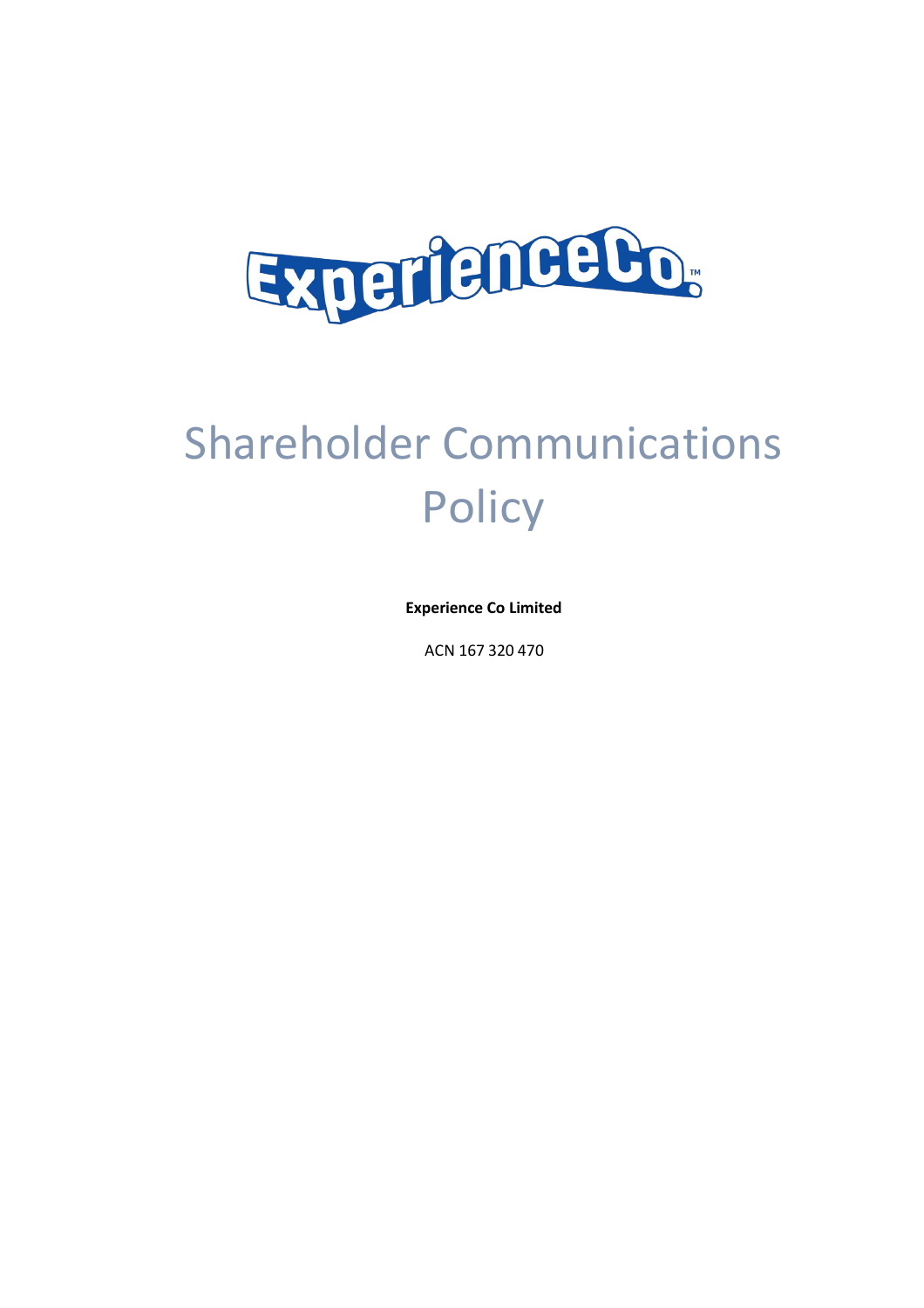# 1. CONTENTS

| 1.  |  |
|-----|--|
| 2.  |  |
| 3.  |  |
| 4.  |  |
| 5.  |  |
| 6.  |  |
| 7.  |  |
| 8.  |  |
| 9.  |  |
| 10. |  |
| 11. |  |
| 12. |  |
| 13. |  |
| 14. |  |
| 15. |  |
| 16. |  |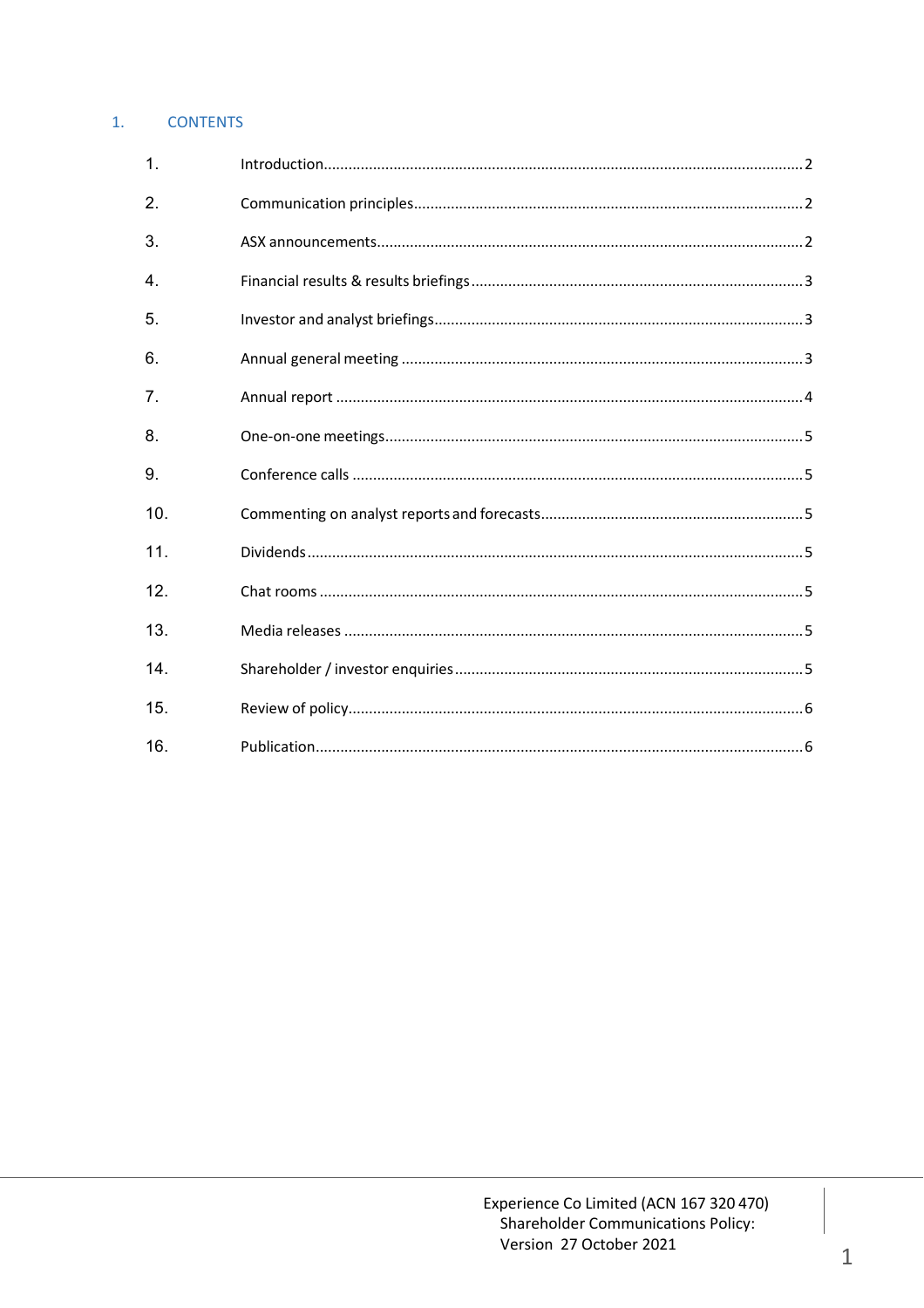# **1. INTRODUCTION**

- 1.1 Experience Co Limited (Group or the Company) is a public company listed on the ASX that supports governance practices that are designed to promote effective engagement with its shareholders, both retail and institutional.
- 1.2 The Group is committed to providing shareholders with balanced and understandable information about our business and performance. The Board recognises the special responsibilities of Directors on behalf of our shareholders.
- 1.3 This policy sets out the Group's approach to communicate effectively with our shareholders and encourage participation at general meetings.
- 1.4 This policy should be read together with the Group Continuous Disclosure Policy which sets out how Group complies with its continuous disclosure obligations under the ASX Listing Rules and the Corporations Act.

## **2. COMMUNICATION PRINCIPLES**

- 2.1 The Group supports open communication with investors. Through frank communication the Group provides investors with access to information to make informed assessments of the Group's performance and future prospects.
- 2.2 As far as practicable, the Group uses clear and concise language in communicating with shareholders.
- 2.3 The Group provides investors with equal and timely access to price sensitive information, and adopts practices, as outlined in the Group Continuous Disclosure Policy, to prevent selective disclosure of material price sensitive information and that treat all investors on an equal and fair basis.
- 2.4 The Group supports the use of electronic and other means of communicating with investors including:
	- (a) website (https://experienceco.com/);
	- (b) email;
	- (c) webcast and conferencecalls;
	- (d) telephone;
	- (e) presentations, briefings and investor meetings (including site visits);
	- (f) mail; and
	- (g) facsimile.

#### **3. ASX ANNOUNCEMENTS**

- 3.1 The Group makes announcements to the ASX in accordance with the ASX Listing Rules.
- 3.2 All announcements to the ASX are made available to investors from the Group website as soon as practical following confirmation of release of the announcement by theASX.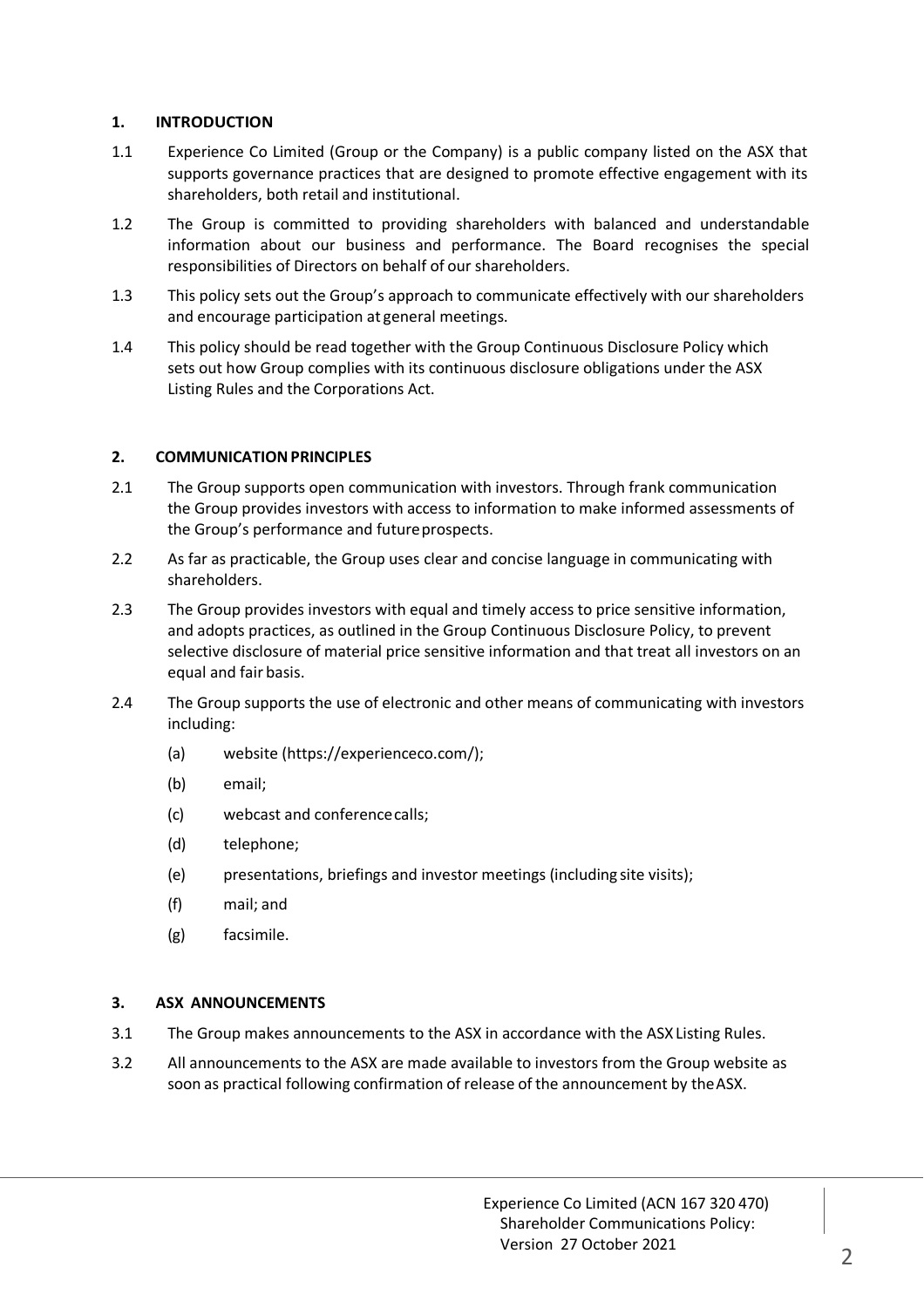## **4. FINANCIAL RESULTS & RESULTS BRIEFINGS**

- 4.1 The Group publicly reports financial results twice a year, in accordance with the Corporations Act and the ASX Listing Rules. Financial results for the first half (for the six months ending 31 December) are reported in February, while the full year results (for the 12 months ending 30 June) are reported in August.
- 4.2 On these occasions, the Group may release to the ASX:
	- (a) the relevant financial report for the period;
	- (b) a media release; and
	- (c) an investor/analyst presentation.

This material will be subsequently made available on the Group website.

4.3 Following the release of the financial results to the ASX, the Group may hold an investor and analyst briefing. This presentation is generally delivered by the Chief Executive Officer, and includes a question and answer session following the formal presentation.

The investor and analyst briefing may be supported by an investor roadshow, including oneon-one and group meetings with key investors and analysts. Discussions in these meetings are restricted to information previously disclosed to the market.

## **5. INVESTOR AND ANALYST BRIEFINGS**

- 5.1 From time to time, the Group may hold investor and analyst briefings to discuss various aspects of the company's operations. This may include formal presentations made by Group management at industry or investment conferences. All materials used in these briefings are released to the ASX prior to the briefing and then made available on the Group website. Full details of the Group policy with respect to investor and analyst briefings can be found in the Group's Continuous Disclosure Policy.
- 5.2 The Group believes it is not necessary to impose strict blackout periods in relation to briefing investors and analysts on the basis that the Group must not disclose price sensitive information to investors and analysts at any time unless that information has been first lodged with the ASX and released to the market.

#### **6. ANNUAL GENERAL MEETING**

- 6.1 The Group Annual General Meeting (AGM) will usually be held in October each year.
- 6.2 The time, date and location of the Group AGM is available to shareholders in the Notice of Meeting and from the Group website. The AGM pack is lodged with the ASX and sent by email to all shareholders, in accordance with the timeframes set out in the Corporations Act. The AGM pack contains:
	- (a) the notice of meeting, including the explanatory memorandum;
	- (b) proxy form; and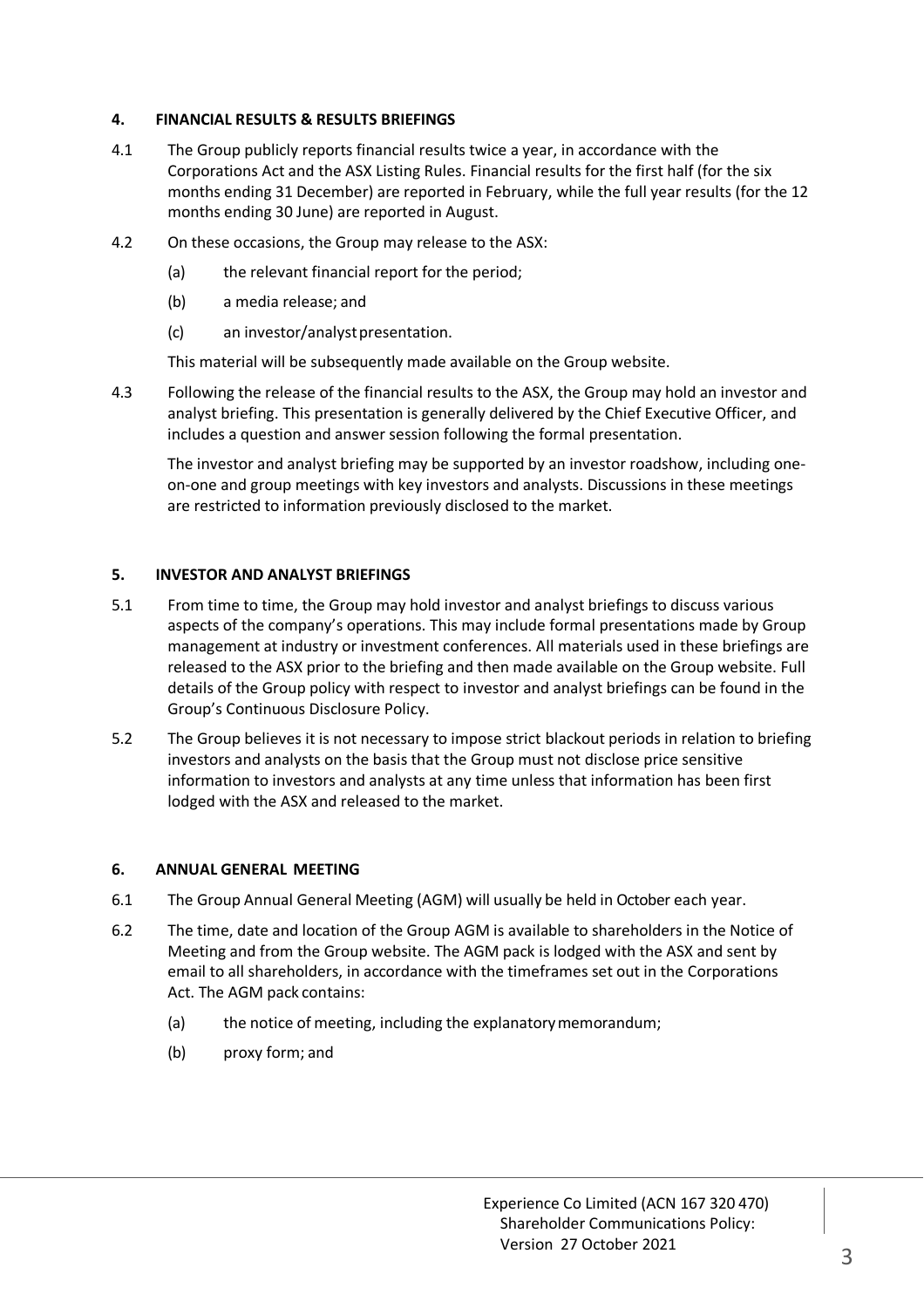(c) a hard copy of the Annual Report, if the shareholder has elected to receive it in this format.

These documents are available from the Group website in the same manner as other ASX Announcements.

- 6.3 The notice of meeting is drafted to clearly state and explain the nature of the business of the meeting and consideration is given to guidelines issued by bodies including the ASX Corporate Governance Council and the Governance Institute of Australia. The notice of meeting gives clear guidance on Board recommendations on resolutions, where appropriate.
- 6.4 Shareholders are encouraged to attend the AGM or, if they are unable to do so, they are encouraged to use the proxy form to vote on any resolutions to be decided at the meeting.
- 6.5 At the AGM, shareholders have the opportunity to ask questions about, or make comments on, the Group's operations and performance. Shareholders may also direct questions and comments to the Group's external auditor on the conduct of their audit of the Group's annual financial report, the preparation and content of the auditor's report, the accounting policies adopted by the Group and the auditor's independence.
- 6.6 Shareholders are also able to submit questions prior to the AGM. Subject to the other business being conducted at the AGM, the Chairman will formally respond to shareholder issues that are raised prior to theAGM.
- 6.7 In accordance with the Corporations Act, shareholders may also submit written questions to the Group's external auditor in relation to the conduct of their audit of the Group's annual financial report and the content of theauditor's report.
- 6.8 The Chairman's address and the Chief Executive Officer's addresses to the AGM (if any) are released to the ASX prior to the AGM, and are available to shareholders on the Groupwebsite.
- 6.9 Following the AGM, the results of voting on any resolutions are released to the ASX and are also available on the Group website.

# **7. ANNUAL REPORT**

- 7.1 The Group views the Annual Report as a key communication channel for all shareholders. The Annual Report is lodged with the ASX and sent to shareholders in October each year, prior to the AGM. The timing of the publication of the Annual Report is in accordance with the timeframes set by the CorporationsAct.
- 7.2 The Group encourages the use of electronic versions of the Annual Report, which can be accessed from the Group website. The Group will also continue to produce a printed copy of the Annual Report, as required by the Corporations Act.
- 7.3 Shareholders can elect to either not receive the Annual Report, or receive it electronically (rather than in hard copy), by contacting the Group Share Registry.
- 7.4 The full Financial Report and Annual Report for the current year, and for previous years, are available from the Group website. Alternatively, shareholders can receive a copy of the current year's Annual Report by contacting the Group's Share Registry.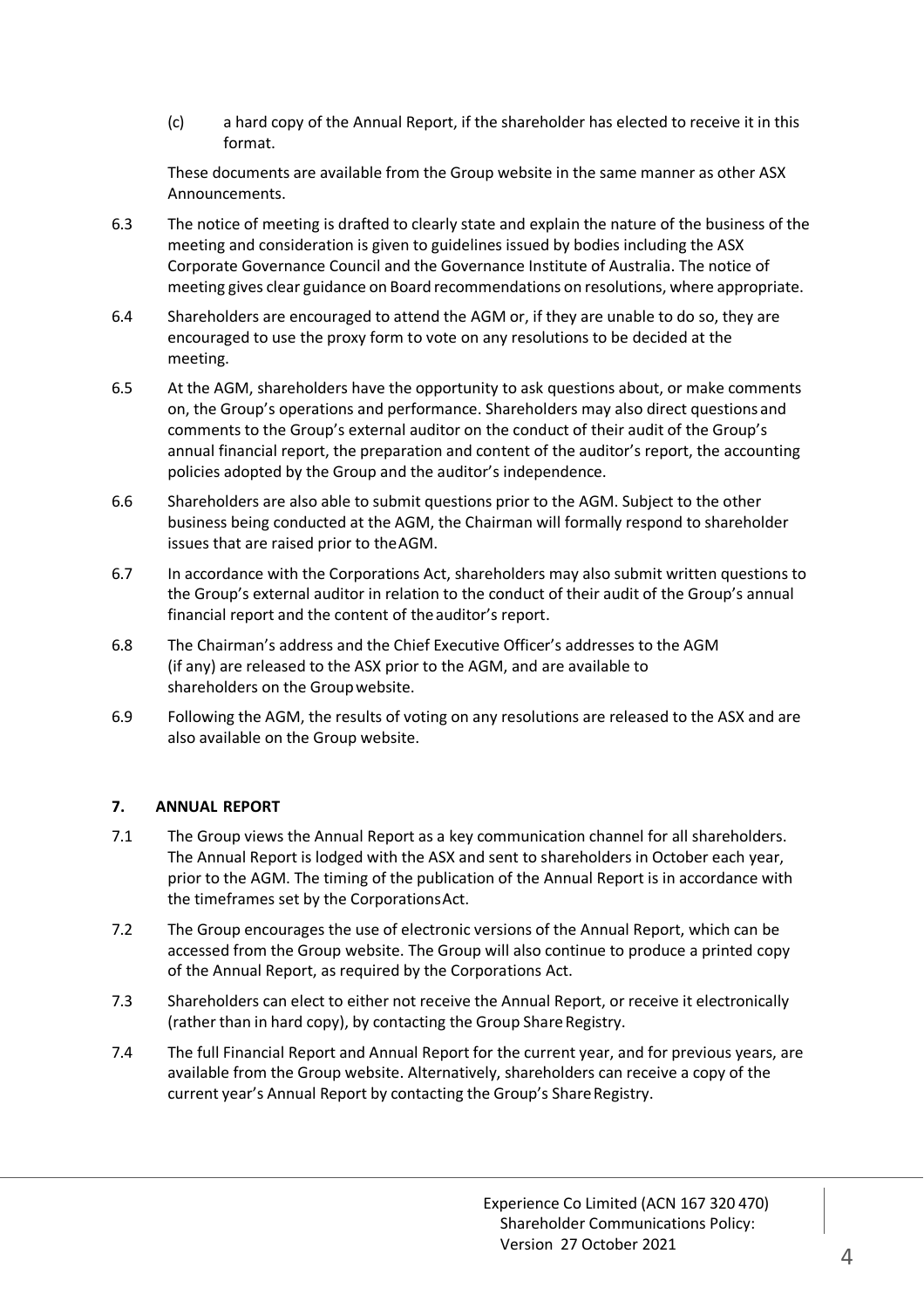# **8. ONE-ON-ONE MEETINGS**

The Group's policy for one-on-one meetings with investors and analysts is detailed in the Group's Continuous Disclosure Policy.

# **9. CONFERENCE CALLS**

Shareholder and investor conference calls (if any) are handled in a similar manner to investor and analyst briefings. The content of any calls is restricted to information that has previously been released to the ASX. Further details can be found in the Group's Continuous Disclosure Policy.

## **10. COMMENTING ON ANALYST REPORTS AND FORECASTS**

The Group's policy for commenting on analyst reports and forecasts is detailed in the Group's Continuous Disclosure Policy.

## **11. DIVIDENDS**

- 11.1 Statements for any declared dividend will be emailed to shareholders on the business day prior to the date the dividend ispaid.
- 11.2 Shareholders can obtain historical information regarding dividend payments from the Group website. This information includes the amount of the dividend paid and the record date.
- 11.3 Shareholders seeking specific information regarding dividend payments, or method of payment, should contact the Group's Share Registry.

# **12. CHAT ROOMS**

The Group does not participate in internet chat rooms in relation to its performance.

#### **13. MEDIA RELEASES**

The Group issues a number of media releases, covering a wide range of issues. As appropriate, the media releases will be lodged with the ASX. Media releases for the current year and recent years are available on the Group website.

#### **14. SHAREHOLDER/INVESTORENQUIRIES**

- 14.1 Shareholders with queries relating to their holding of Group shares can contact the Share Registry which provides a call centre to assist withmatters including shareholdings, changes of address, dividend information, tax file numbers andwithholding tax.
- 14.2 The Group's Share Registry is administered by Boardroom Pty Limited. Contact details are available from the Group website.
- 14.3 Shareholder or investor questions of a more specific nature should be directed to the Group. Contact details are available from theGroup website.